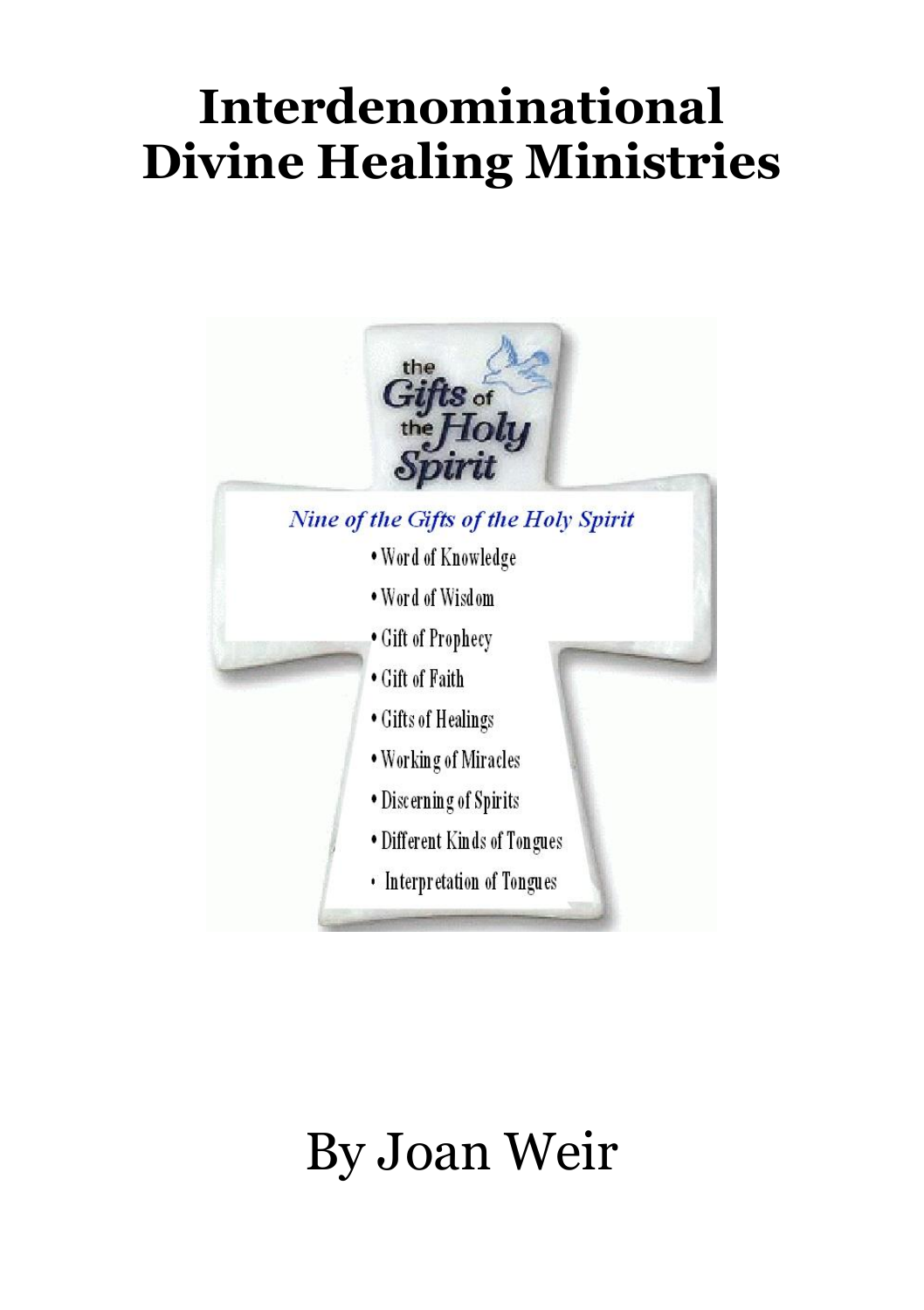When Jesus arrived in glory after His resurrection, we might imagine Him saying to His Father '*The channel is now open between earth and heaven – let's send the Holy Spirit*'.

John the Baptist preached baptism for repentance, but spoke about another baptism, that of the Holy Spirit and Fire. For the disciples, this happened at Pentecost when the Holy Spirit fell on the gathered disciples and empowered them for Ministry, and opened the door to the gifts.

When the Holy Spirit comes at salvation, as He must, He comes to dwell within us. Because He is a person, He cannot just pour in a bit of Himself, but comes completely and all of His nature comes with Him including His gifts.

In 1 Corinthians 12 and in Romans 12 and Ephesians 4 we find lists of the gifts. We can all find our place in one or another of these gifts because we read in 1 Corinthians 12:7 '*To each one is given the manifestation of the Holy Spirit'* and in 1 Corinthians 7:7 '*Each man has his own gift from God*', so none can say they have no gift. No two gifts are exactly the same but are all given for the building up of the body of Christ and as a witness to the unbeliever.

Who can have these gifts? All who have been born again. I suppose the 9 gifts of 1 Corinthians 12 are the ones we know best. They are: wisdom, knowledge and faith, healing, miracles and prophecy, and discernment, tongues and interpretation of tongues.

#### **Wisdom**

This is not giving advice, but rather a word that God imparts for a particular situation. It can clarify or help solve a problem to the Glory of God. Since it is an insight into truth, there is no wisdom in disobedience. This is the gift Solomon asked for. It enabled him to lead a nation. It is always connected with the fear or reverence of the Lord.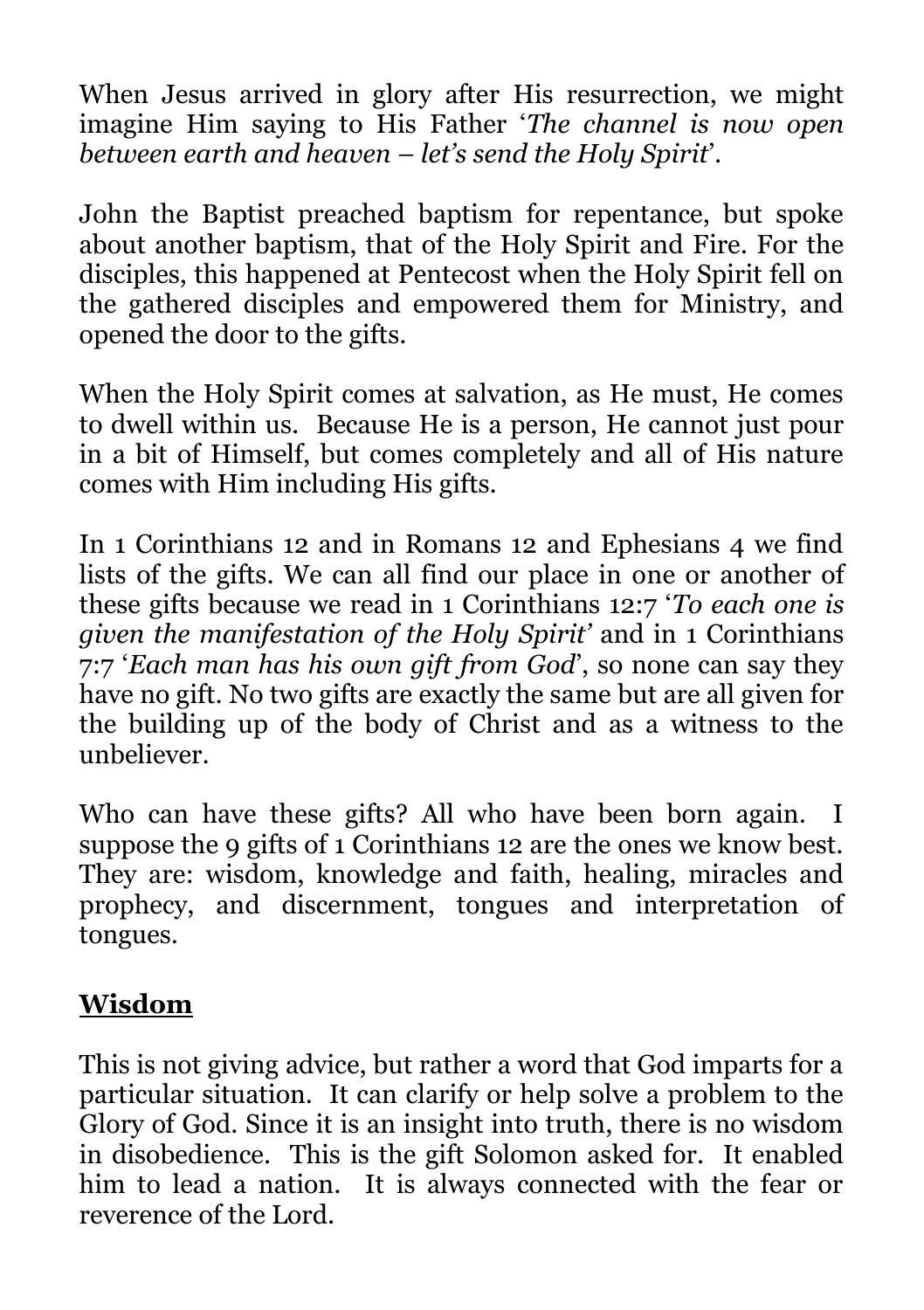#### **Knowledge**

This is not natural knowledge, rather insight into facts or information without having been told. When praying with someone it is not unusual for God to put a thought into your mind or give a mental picture, often causing surprise and enabling something to be brought to the surface and dealt with. Wisdom and knowledge often work together.

# **Faith**

This is a strong conviction or certainty not reached by reasoning – trusting God even against all probability. People of faith '*see things that are not as though they are*'. They exude confidence. The word comes from the Greek '*pistos*' meaning '*With God all things are possible*'. It carries great authority as in the life of Elijah for example. A wonderful gift.

#### **Healing or healings**

This includes physical, emotional and spiritual healing. Sometimes this gift seems to be communicated by the laying on of hands. The point of contact seems to release the healing. When we pray for someone who is ill, we need to remember that God does the healing.

We are His instruments and ultimately have to surrender the person into His hands. Sadly, sometimes people still die. However when God touches someone, something always happens – comfort, peace, freedom from fear, freedom from pain. Why there is not more widespread healing today remains a mystery. The Lord does continue to heal. We are called to be obedient.

#### **Discernment**

This is like an early warning system. The gift makes clear the hidden source of good or bad where spirits are concerned, so is very valuable in the Deliverance Ministry. People with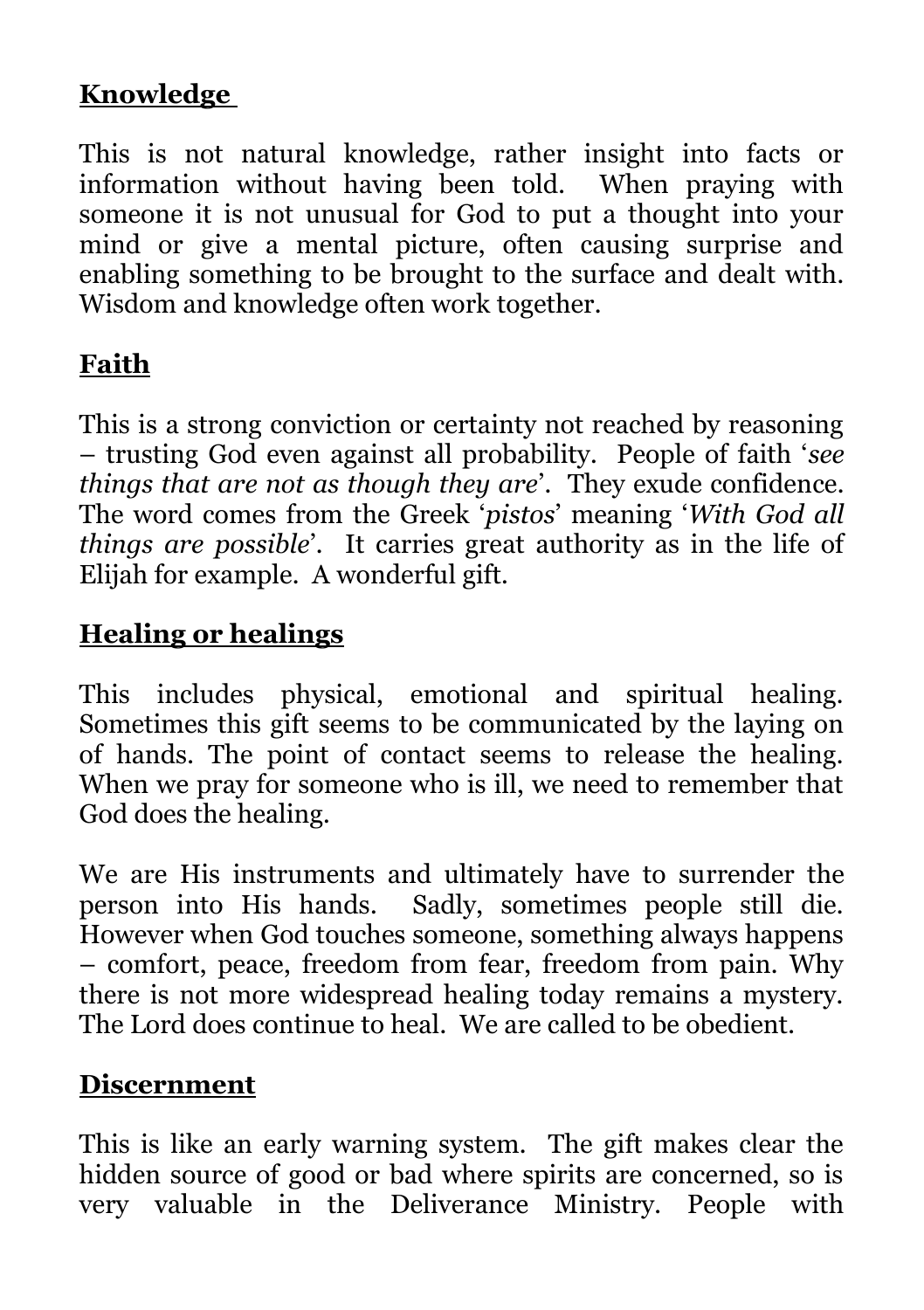discernment seem able to spot someone who is lying, perhaps because they are bound inside, especially if they have been involved in the occult, or if they have been touched with situations in the past. They '*know*' but don't know how they know. It is a supernatural gift.

#### **Miracles**

These are exceptional happenings that can suspend natural laws to show God's power. When we think of miracles, we are inclined to remember the wonderful stories of the Old Testament and the easy way Jesus performed a miracle just by a word or touch. However, miracles still happen today, and in the Ministry we have been privileged to see them occasionally. We are praying for many more.

#### **Prophecy**

Prophecy has several interpretations. In the church at Corinth it seems to mean speaking forth the word of God, but sometimes there is a word from God about the future for the church, and the individual. Examples are Abraham and Sarah promised Isaac, or Mary being told she would bear Jesus, or Isaiah writing about the promised Messiah. Sometimes the answer is there when we look back.

#### **Tongues**

This is the most controversial of the gifts, but it is a beautiful one. I like to think of it as an angelic language – a personal way of communication with God. What a privilege! It is not something worked up but rather given by the Spirit especially in private devotion. When I hear someone saying '*Must I pray like that*?' I feel like answering – the question is '*May I pray like that?*'. It is a gift not to be belittled.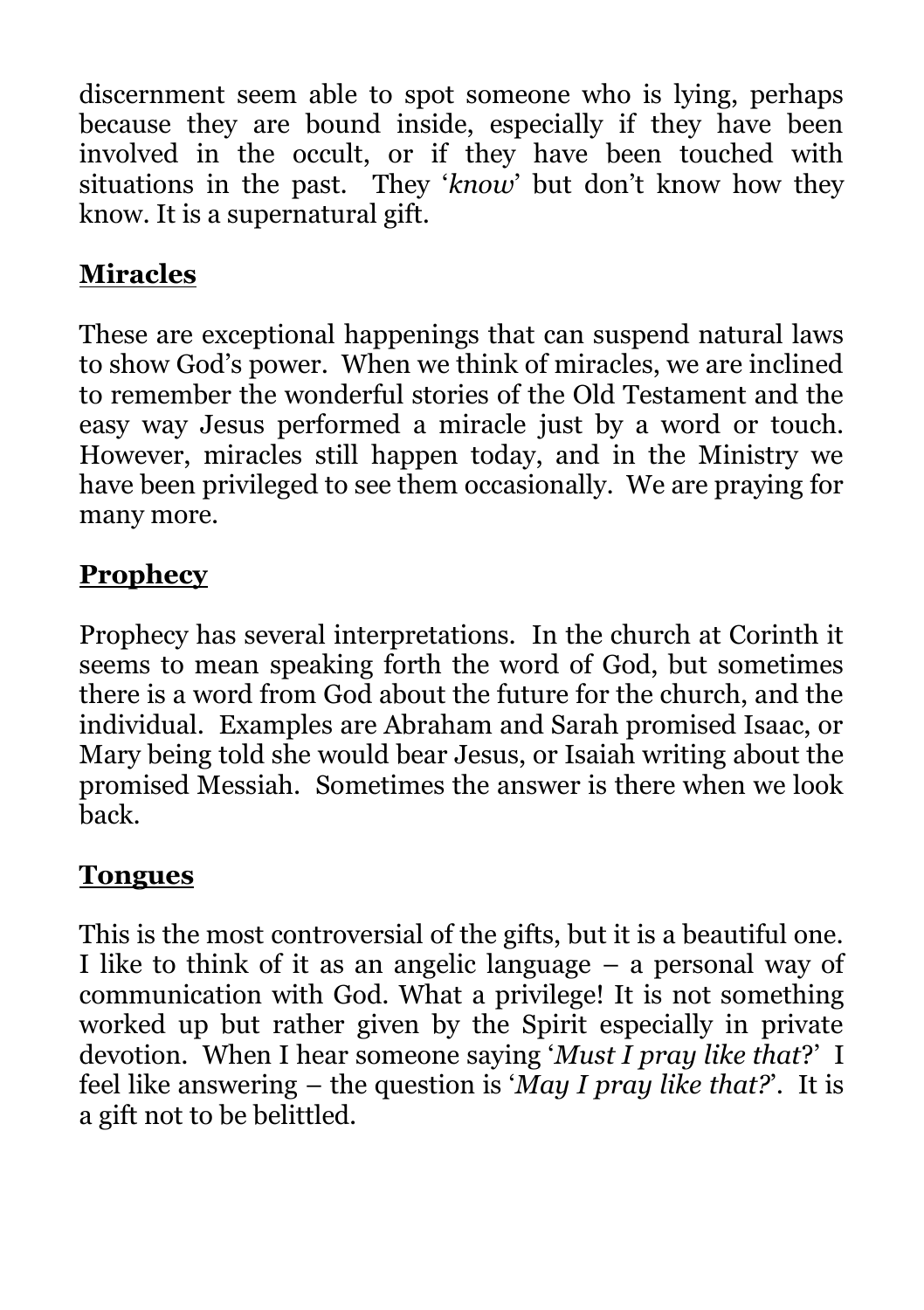#### **Interpretation of tongues**

This is for use in the church. When someone gives a message in tongues in the church, there should be an interpretation, so there needs to be a period of silence and waiting until God reveals what He wants to say. It can be very powerful.

There are other gifts listed – teaching, exhorting, giving, showing mercy, pastoring, evangelising and hospitality.

Each of the ministries represents facets of Jesus' own ministry. No one person can truly represent Jesus, so He divides up His unique and full ministry and distributes grace to different members of His body. None of the insights He gives, or the power the Holy Spirit bestows or any new initiative will ever go against scripture or discredit the name of Jesus. He will distribute His gifts as He sees fit. We just need to be willing and open to receive them.